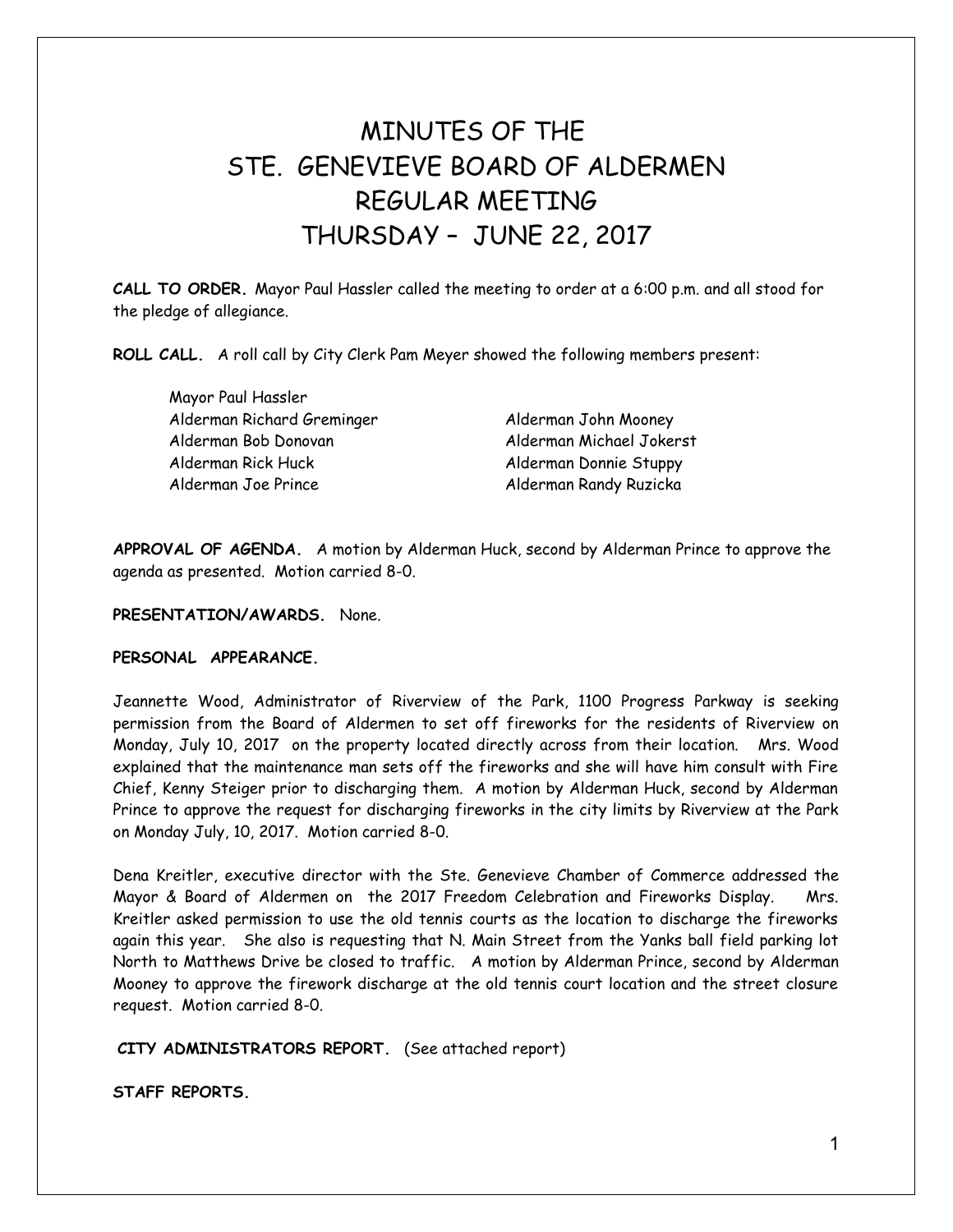Eric Bennett, Police Chief (See attached report)

Sandra Cabot, Tourism Director (See Attached Report)

Steve Wilson, Alliance Water Resources (See Attached Report)

### **COMMITTEE REPORTS.**

Mayor Hassler reported that Ms. Kathy Waltz has resigned from both the Tourism Tax Commission and the Tourism Advisory Commission effective immediately and Mr. Tom Couch has resigned from the Levee Board effective immediately as well.

Alderman Mike Jokerst reported that Ste. Genevieve Public Television has a new website look and invited everyone to check it out.

## **PUBLIC COMMENTS.**

Mr. Robert Browne, 498 Merchant Street addressed the Mayor and Board of Aldermen complaining about landlords in the City that refuse to maintain their properties. Mr. Browne explained that he is having problems with a water run-off issue that is causing erosion to the foundation on his home. Mayor Hassler stated that he has talked to the landowner next to Mr. Browne and he assured the Mayor that he would fix the problem.

## **CONSENT AGENDA.**

**Minutes – Board of Aldermen – Regular Meeting – June 8, 2017.** A motion by Alderman Huck, second by Alderman Ruzicka to approve the minutes of the regular meeting of the Ste. Genevieve Board of Aldermen for June 8, 2017. Motion carried 8-0.

**Treasurer's Report – June, 2017.** A motion by Alderman Jokerst, second by Alderman Ruzicka to approve the Treasurer's Report for June, 2017. Motion carried 8-0.

**NOTICE OF PUBLIC HEARING.** The Mayor and the Board of Aldermen of the City of Ste. Genevieve, Missouri will hold a public consider a request from Jean Shattuck for a special use permit that will allow Guest Lodging, per Municipal Code Chapter 405-Zoning Regulations at 406 N. Third Street. The property is currently located in a C-4 Neighborhood Commercial Zone District. Mayor Hassler opened the public hearing at 6:40 p.m. At this time Carla Bullock, Community Development Administrator presented evidence concerning the request for a special use permit to operate a guest lodging at 406 N. Third Street. The Planning and Zoning Commission recommended approval with a list of terms and conditions which Ms. Bullock read aloud. (A copy of the conditions are on file with the original application filed with the Community Development Administrator.) Ms. Shattuck was available to answer any questions the Board may have. With no public comments or further questions from the Board, Mayor Hassler closed the public hearing at 6:46 p.m. A motion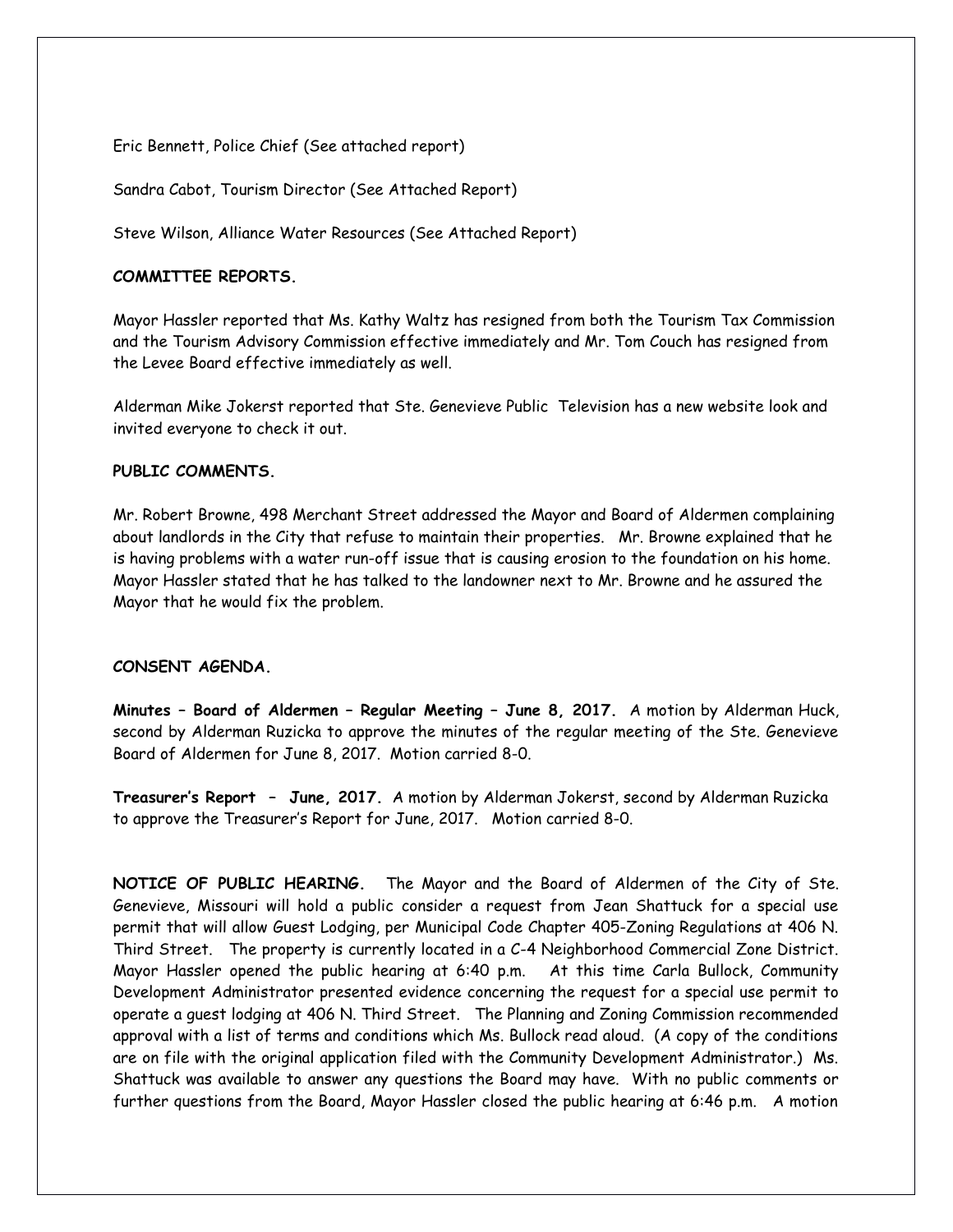by Alderman Ruzicka, second by Alderman Prince to approve the request for the Special Use Permit for Ms. Shattuck to operate a Guest Lodging at 406 N. Third Street with the terms and conditions that were presented by the Planning and Zoning commission. Motion carried 8-0.

The Mayor and Board of Aldermen of the City of Ste. Genevieve, Missouri will hold a public hearing to consider the conditions under which the operation of utility vehicles may be allowed within the limits of the City of Ste. Genevieve. Mayor Paul Hassler opened the public hearing at 6:47 p.m. Mr. Thomas Carroll, 1154 Valle Springs Trail and Mr. Matt Leonard whom lives at 21795 Oak Drive which is right outside city limits both addressed the board in favor of the use of UTV use on City streets, Mr. Ed Moore, 807 Market Street stated that he foresees a problem trying to regulate the speed and also feels noise may become an issue if there are a lot of them. With no further questions the public hearing was closed at 7:07 p.m.

## **OLD BUSINESS.**

**BILL NO. 4159. AN ORDINANCE AUTHORIZING THE MAYOR TO ENTER INTO AN AGREEMENT WITH THE ORGANIZED CRIME DRUG ENFORCEMENT TASK FORCES PROGRAM AND THE STE. GENEVIEVE POLICE DEPARTMENT IN AN AMOUNT NOT TO EXCEED TWENTY FIVE THOUSAND (\$25,000) DOLLARS. 2nd READING.** A motion by Alderman Prince, second by Alderman Ruzicka, Bill No. 4159 was placed on its second and final reading, read by title only, considered and passed by a roll call vote as follows: Ayes: Alderman Donald Stuppy Alderman Joe Prince, Alderman Bob Donovan, Alderman Randy Ruzicka, Alderman Mike Jokerst, Alderman Dick Greminger, and Alderman John Mooney. Nays: Alderman Richard Huck. Motion carried 7-1. Thereupon Bill No. 4159 was declared Ordinance No. 4098 signed by the Mayor and attested by the City Clerk.

**BILL NO. 4163. AN ORDINANCE APPROVING A BID PROPOSAL FROM SENTINEL EMERGENCY SOLUTIONS, ARNOLD, MISSOURI FOR THE PURCHASE OF AN MSA CONFINED SPACE SUPPLIED AIR SYSTEM IN AN AMOUNT NOT TO EXCEED \$12,417.67 AND AMENDING THE RURAL FIRE DEPARTMENT BUDGET #60. 2nd READING.** A motion by Alderman Prince, second by Alderman Donovan, Bill No. 4163 was placed on its second and final reading, read by title only, considered and passed by a roll call vote as follows: Ayes: Alderman Donald Stuppy Alderman Joe Prince, Alderman Bob Donovan, Alderman Randy Ruzicka, Alderman Mike Jokerst, Alderman Dick Greminger, Alderman Richard Huck and Alderman John Mooney. Nays: None Motion carried 8-0. Thereupon Bill No. 4163 was declared Ordinance No. 4099 signed by the Mayor and attested by the City Clerk.

#### **NEW BUSINESS.**

**BILL NO. 4164. AN ORDINANCE OF THE CITY OF STE. GENEVIEVE, MISSOURI AMENDING CHAPTER 210 – OFFENSES, ARTICLE XI "OFFENSES CONCERNING MINORS" SECTION 210.600 "PARENTAL RESPONSIBILITY" OF THE STE. GENEVIEVE MUNICIPAL CODE AS SET FORTH BELOW. 1st READING.** Ms. Christy Clark, school resource officer for the Ste. Genevieve R-II School District expressed concern about the bills wording. She noted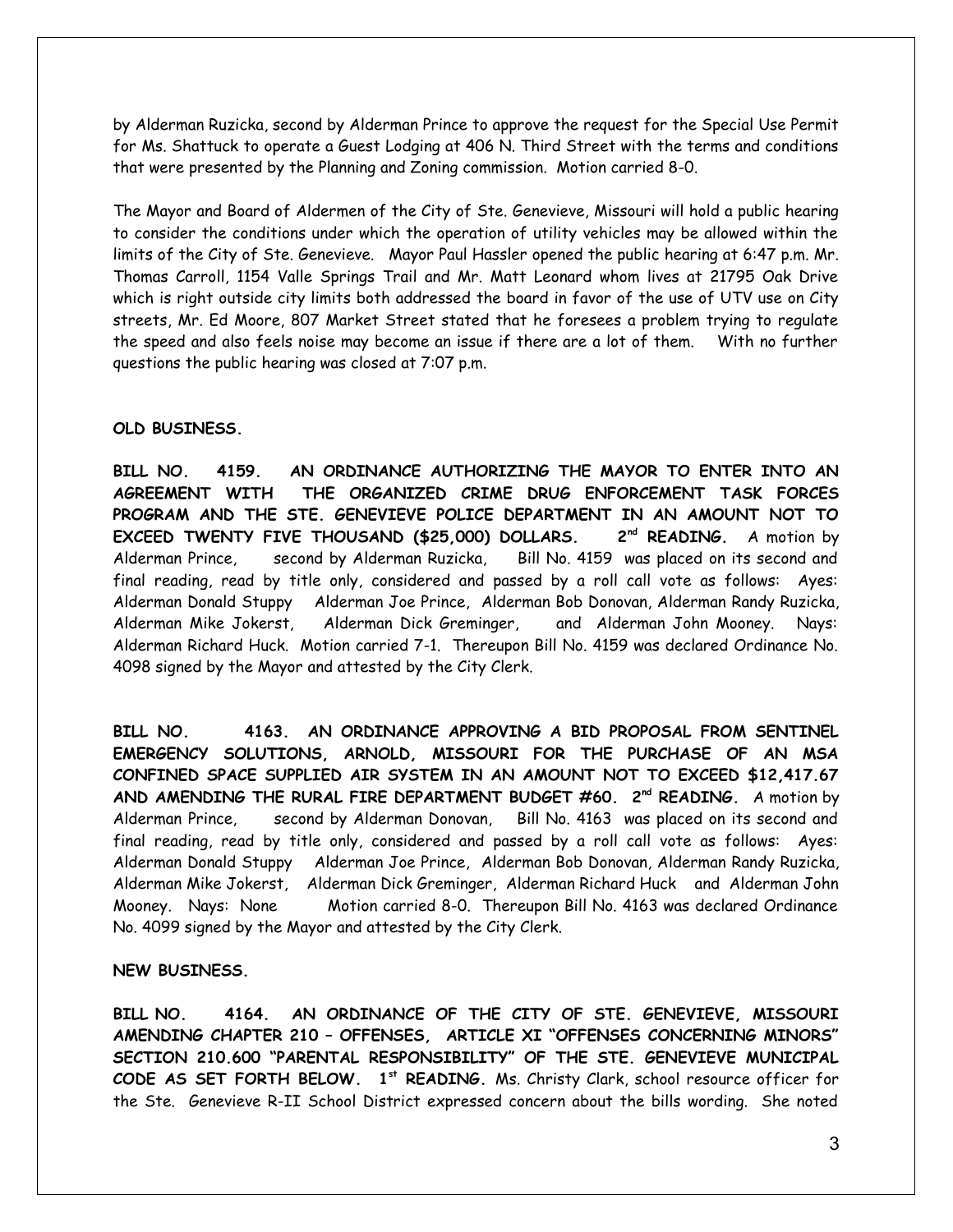that state statute required parents of children ages 5 to 7 to keep them in school as well as older students. Bill No. 4164 wording did not include 5 to 6 ages. A motion by Alderman Huck, second by Alderman Prince, to approve Bill No. 4164 as written and an amended version will be available for the second reading. Bill No. 4164, was placed on its first reading, read by title only, considered and passed with a 8-0 vote of the Board of Aldermen.

#### **OTHER BUSINESS.**

**Temporary Liquor License –** American Legion Riders are requesting a temporary liquor license for Jour De Fete, Saturday, August  $12^{th}$  & Sunday, August 13, 2017 for the Moses Austin Property. A motion by Alderman Mooney, second by Alderman Prince to approve the request for the temporary liquor license. Motion carried 8-0.

**Demolition Permit Request –** Donna Marler is requesting a demolition permit to demolish the shed at 363 St. Marys Road. A motion by Alderman Jokerst, second by Alderman Prince to approve the request from Donna Marler to demolish the shed at 363 St. Marys Road. Motion carried 8-0.

**Temporary Liquor License –** Ste. Genevieve Parish, 49 DuBourg Place is requesting a temporary liquor license for their annual parish picnic to be held September 9 & 10, 2017. A motion by Alderman Prince, second by Alderman Mooney to approve the request for the Ste. Genevieve Parish for the temporary liquor license for September 9 & 10, 2017. Motion carried 8-0.

#### **MAYOR/BOARD OF ALDERMEN COMMUNICATION.**

**EXECUTIVE/CLOSED SESSION.** A motion by Alderman Prince, second by Alderman Ruzicka to go into closed session to discuss litigation matters as authorized by Section 610.021(1), RSMO, and personnel matters as authorized by Section 610.021(3), RSMO. Motion carried 8-0 with the following roll call vote: Ayes: Alderman Greminger, Alderman Mooney, Alderman Donovan, Alderman Jokerst, Alderman Stuppy, Alderman Huck, Alderman Ruzicka and Alderman Prince. 7:27 p.m. (Alderman Mooney excused himself at this time)

A motion by Alderman Huck, second by Alderman Ruzicka to come out of closed session. Motion carried 7-0-1 with the following roll call vote: Ayes: Alderman Greminger, , Alderman Donovan, Alderman Jokerst, Alderman Stuppy, Alderman Huck, Alderman Ruzicka and Alderman Prince. Nayes: None Absent: Alderman Mooney. 7:49 p.m.

At this time Mayor Hassler informed the Board of Aldermen of his intentions to remove Frank Elpers as City Prosecutor and City Attorney. A vote of 5-2-1 showed Alderman Donovan, Alderman Jokerst, Alderman Ruzicka, Alderman Prince and Alderman Stuppy in favor of the removal, Alderman Greminger and Alderman Huck against, and Alderman Mooney absent.

**ADJOURNMENT.** A motion by Alderman Huck, second by Alderman Prince to adjourn. Motion carried 7-0-1 with Alderman Mooney absent. 7:50 p.m.

Respectfully submitted by,